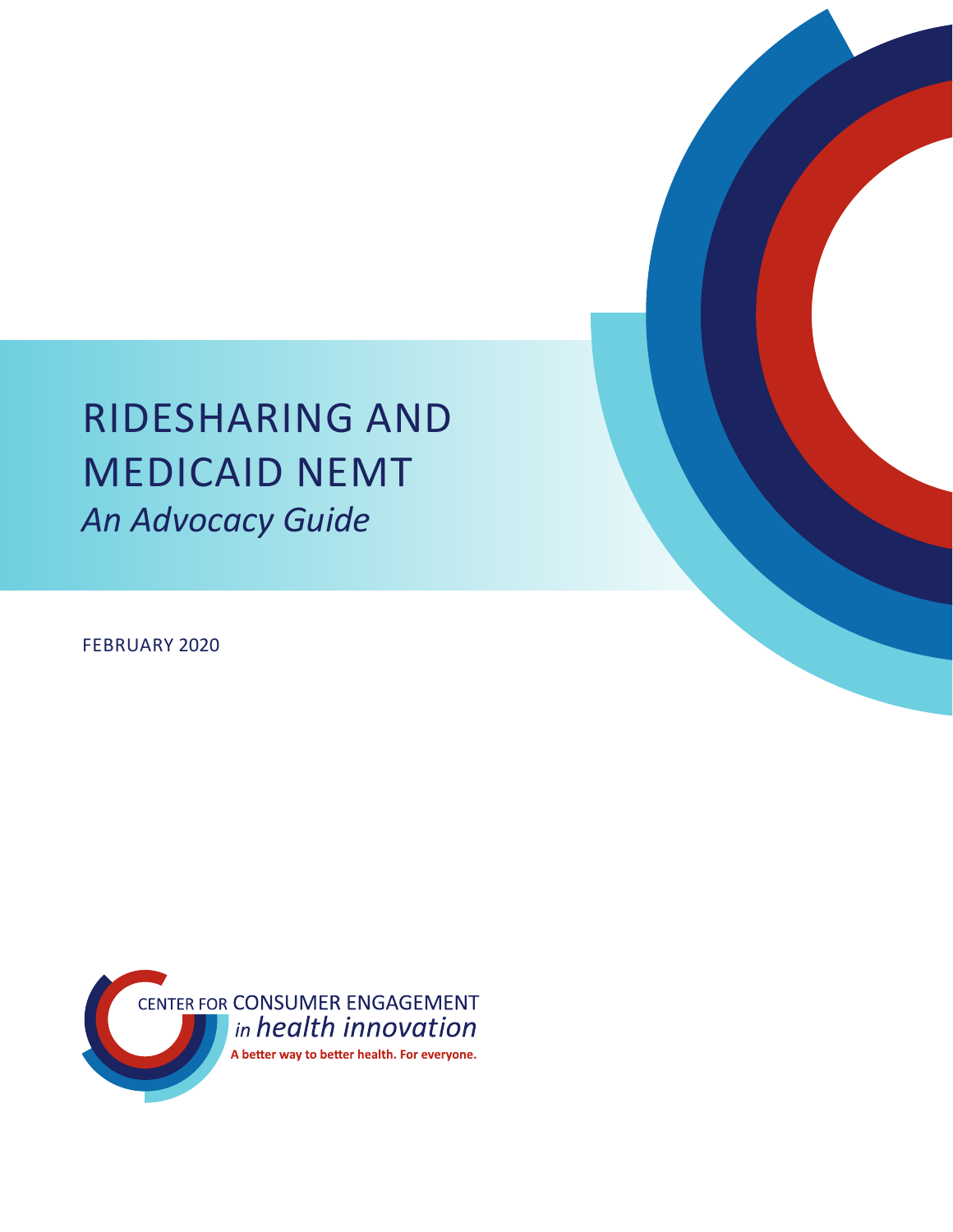### **Author**

Rachelle Brill, *Senior Policy Analyst*

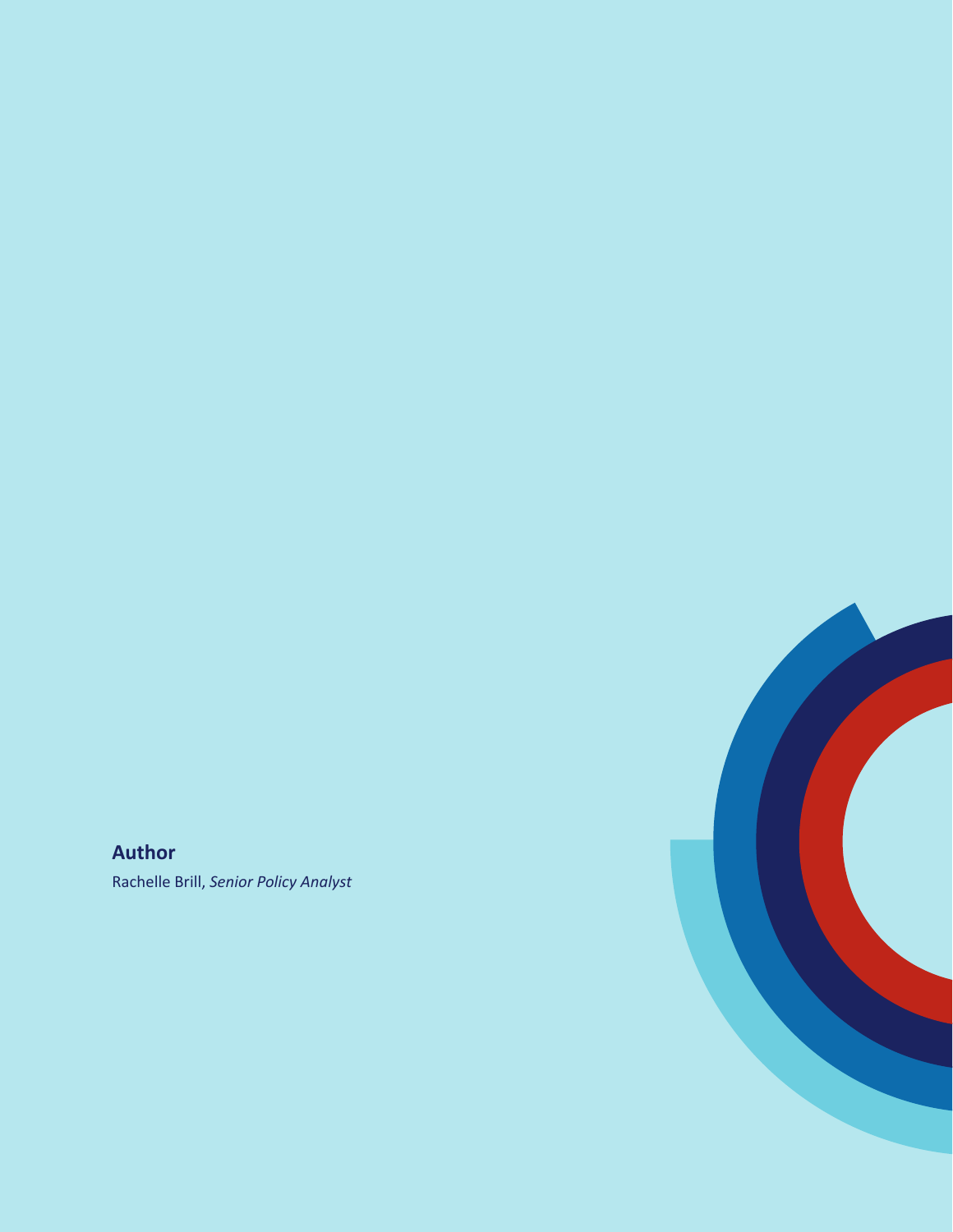## INTRODUCTION

Non-emergency medical transportation (NEMT) is a required Medicaid benefit that provides transportation to and from health care appointments that are not emergencies.<sup>i</sup> Currently, NEMT serves over seven million Medicaid enrollees across the U.S.<sup>ii</sup> Many of these enrollees use NEMT to access services such as substance use disorder/behavioral health care, preventive care, specialist visits, physical therapy/ rehabilitation, dialysis and adult day health care.<sup>iii</sup>

Medicaid NEMT is a critical benefit for three primary reasons. First, without NEMT, many Medicaid enrollees would not be able to access the care they need. Every year, millions of adults miss medical appointments or delay care due to transportation



*Credit: Bigstockphoto.com*

issues.<sup>iv</sup> In a recent survey of NEMT recipients, 58% reported that they would not be able to make any medical appointments without NEMT.<sup>v</sup> Second, Medicaid NEMT is cost-effective. Transporting individuals to their routine medical appointments helps them receive preventive care and adhere to treatment regimens that in turn avoid costly medical emergencies and hospitalizations. More specifically, Medicaid spends less than 1% of its total budget on NEMT,<sup>vi</sup> but yields a significant return on investment. Recent data has shown that NEMT has resulted in a return on investment for both wound care for diabetics and for dialysis.<sup>vii</sup> Additionally, one Florida study estimated that if just 1% of all medical transportation trips prevent a one-day stay in a hospital, the resulting return on investment would be 11:1.<sup>viii</sup>

Lastly, Medicaid NEMT addresses transportation as a key "social determinant of health" (SDoH), defined as the conditions in which people are born, live, learn, work, play and age that affect a wide range of health risks and outcomes.<sup>ix</sup> NEMT improves this social determinant by filling transportation gaps and providing timely and medically appropriate transportation. NEMT can particularly help states achieve better health equity among their Medicaid populations by serving individuals who are more likely to experience transportation barriers, such as rural residents, individuals with disabilities and older adults.<sup>x</sup>

### RIDESHARING AND NEMT

In recent years, there has been a proliferation in the use of ridesharing companies such as Uber and Lyft  $-$  also known as "transportation network companies" (TNCs) – as NEMT transportation providers.<sup>xi</sup> For example, Lyft is now working with about 35 state Medicaid programs.<sup>xii</sup> Some states<sup>xiii</sup> have passed legislation allowing TNCs to serve as NEMT providers<sup>xiv</sup>, while in other states, brokers,<sup>xv</sup> insurers<sup>xvi</sup> and health care providers<sup>xvii</sup> have contracted with TNCs on their own to provide rides not only to Medicaid enrollees, but Medicare<sup>xviii</sup> and private insurance enrollees as well.xix

TNCs have the potential to improve NEMT, but also the potential to disrupt the already troubled quality of NEMT services. On the plus side, TNCs may help states increase the number of transportation providers, and therefore expand access to NEMT overall. TNCs also excel in an area where traditional NEMT service is typically weak – in providing time-sensitive and immediate rides to meet an unanticipated or urgent need, such as a hospital discharge.<sup>xx</sup> Therefore, they can complement traditional NEMT services in this way.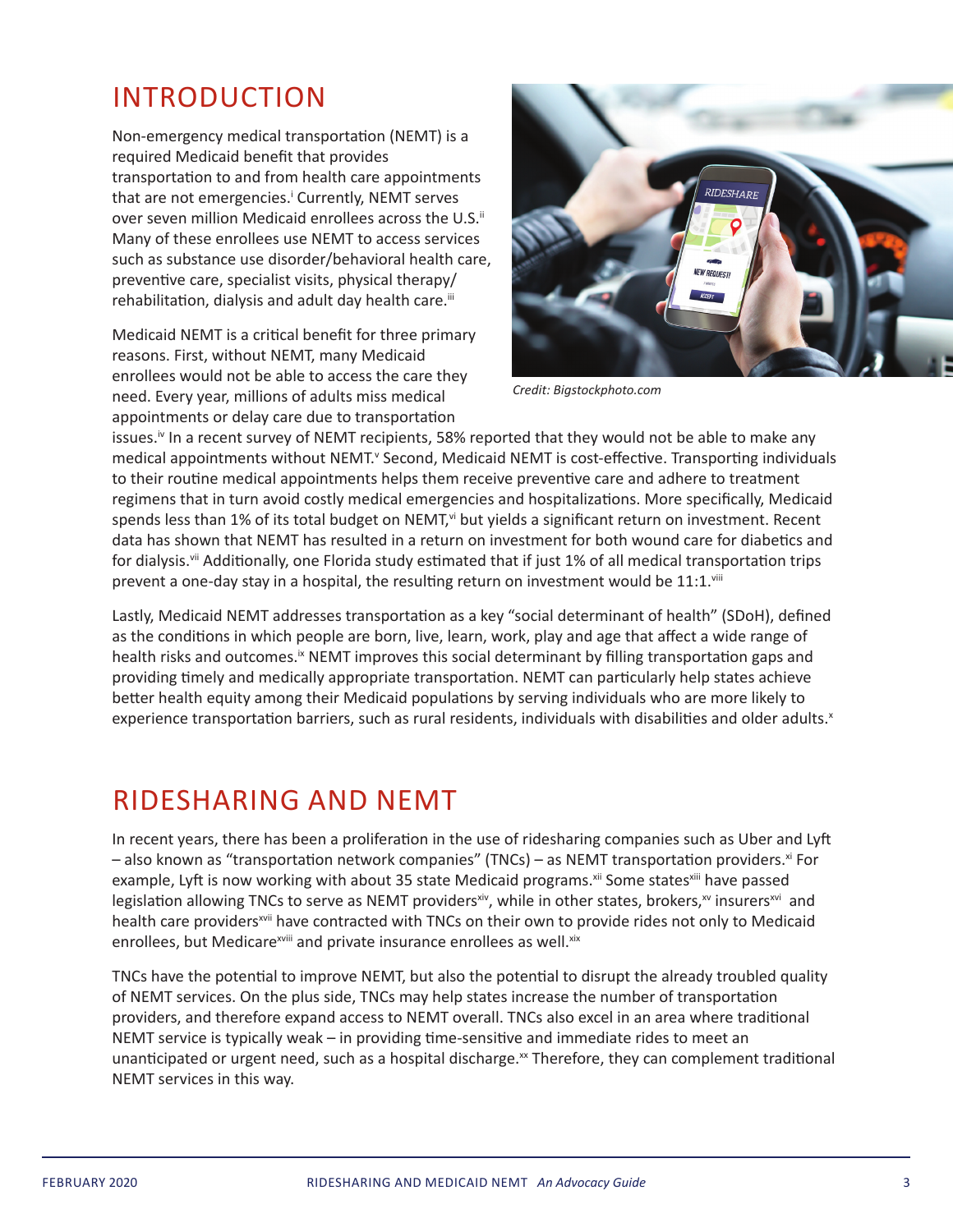However, since state regulation over TNCs is a developing area, and since the mission and operations model of TNCs are not the same as Medicaid NEMT, TNCs also have the potential to undermine the quality of NEMT or exacerbate the customer service experience, which is already one of the largest and most longstanding problems with NEMT delivery.<sup>xxi</sup> The challenges and barriers that TNCs pose, including their heavy reliance on smartphones, will also likely have a disparate impact on some of the populations with the greatest need for NEMT, such as older adults,<sup>xxii</sup> individuals with complex health needs and individuals in rural areas. Additionally, some aspects of the TNC model are not appropriate for NEMT users, as discussed in more detail below. Therefore, we feel strongly that at this time, TNCs cannot be a complete replacement for current NEMT delivery. As a result, all of our recommendations are centered around how TNCs models can best be integrated into current state NEMT programs.

We also recognize, though, that if TNCs are only partially integrated into NEMT, there is a risk that the service becomes bifurcated, with TNCs primarily serving ambulatory patients or patients without complex or acute medical needs and traditional NEMT drivers continuing to serve individuals with high or complex medical needs. We are concerned that if this type of two-tiered system emerges, individuals who rely on and need NEMT the most may be prevented from accessing or experiencing the benefits that TNCs can offer. Therefore, we strongly recommend that all states carefully assess the impact of TNCs on all NEMT users throughout their integration efforts, and require TNCs to demonstrate how they will meet the needs of all NEMT users.



*Credit: Bigstockphoto.com*

Given the increasing interest among stakeholders in

using TNCs, as well as their potential to impact NEMT in both positive and negative ways, it will be important for state policymakers – such as legislators, governors and state Medicaid officials - to be well-informed about the important factors and tradeoffs to consider. This guide provides recommendations that health care and transportation advocates can raise with state policymakers to help ensure that any use of TNCs is as successful as possible in meeting the needs of NEMT users.

### RECOMMENDATIONS

#### **Recommendation #1: Integrate TNCs into NEMT initially as a time-limited pilot**

Since the integration of TNCs into NEMT is a new and emerging issue, we believe any incorporation of TNCs by states into their Medicaid NEMT programs should occur first as a pilot project that is limited in scope (i.e., limited in time, geographic area, and/or populations served) so that the impact TNCs have can be assessed before making TNC integration more expansive or permanent. For example, states could first pilot TNCs within NEMT for non-senior/person with disability populations so that TNCs can be evaluated before they serve the populations who may be most impacted by them. We strongly recommend states conduct a formal evaluation upon conclusion of any pilot on whether or how TNCs are meeting the needs of NEMT users before moving forward with any further integration.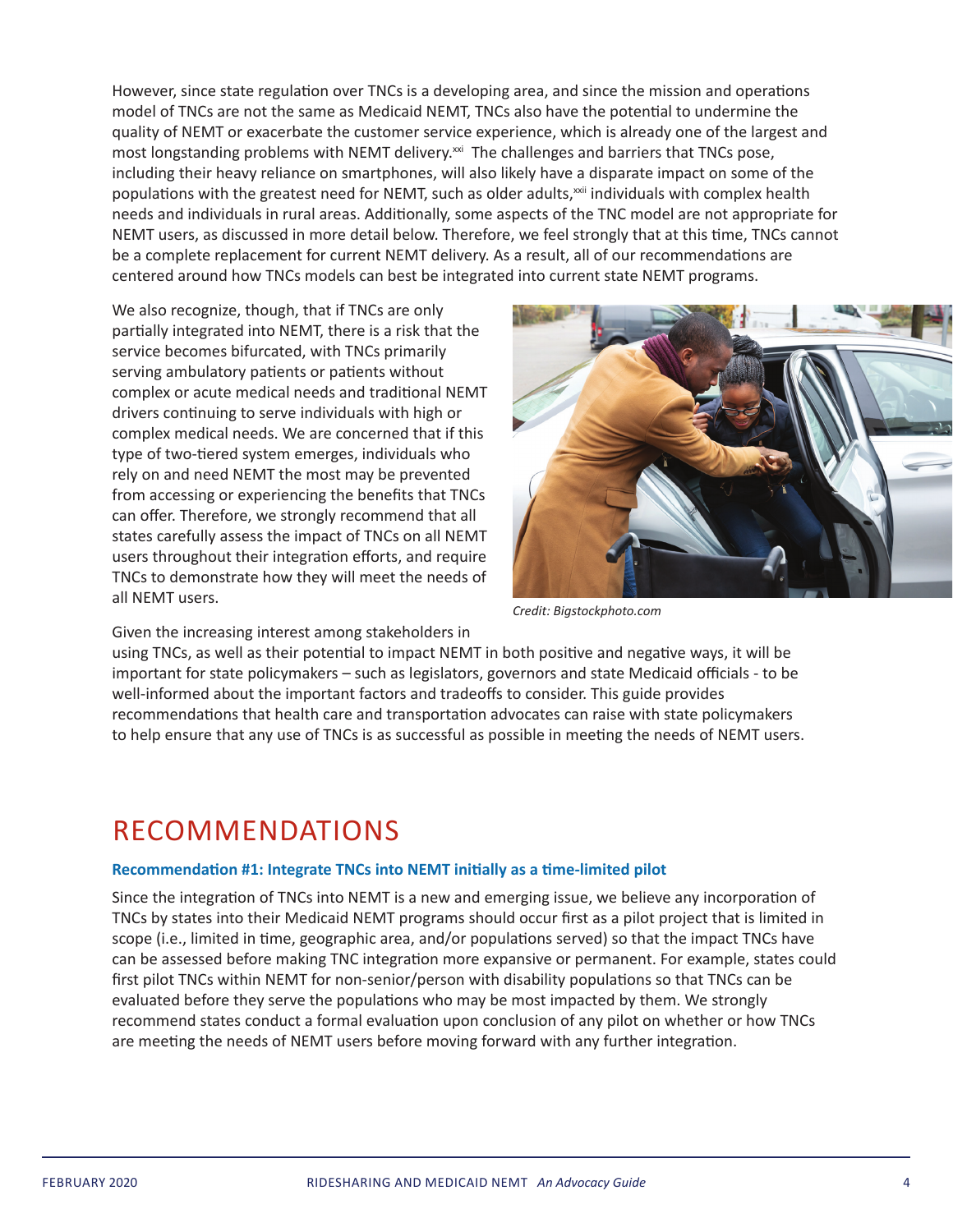#### **Recommendation #2: Consider how to best adapt the TNC model for NEMT users**

Certain aspects of the TNC model are inappropriate for Medicaid NEMT users, and therefore states should prohibit TNCs from using these features when providing NEMT. For example, customer ratings should not be involved when transporting NEMT patients. We are concerned that rating NEMT users in this way can only lead to discrimination against a wide variety of Medicaid enrollees, including those with behavioral health conditions and those with limited English proficiency. Therefore, we recommend that states prohibit TNCs from using this feature of their service when transporting NEMT users. Additionally, we strongly recommend that TNC drivers be prohibited from cancelling trips on patients if they feel they have been waiting too long for the patient, or don't want to transport the patient to their desired location.

There are also aspects of the TNC model that we feel should be enhanced or better accommodated to serve TNC users. For example, certain TNCs allow for individuals to request rides on behalf of others, including older adults, individuals with disabilities and individuals with limited English proficiency, and therefore states should work with TNCs to ensure this feature is available to NEMT users. States should also work with TNCs to ensure there are processes in place to provide all necessary reasonable accommodations for individuals with disabilities and medical needs, such as making sure a driver transporting a patient with a service animal doesn't then immediately provide transportation to someone with severe animal allergies. Overall, the incorporation of TNCs should be used as an opportunity to strengthen consumer protections within NEMT as a whole.

#### **Recommendation #3: Require TNC drivers to meet strong training and credentialing standards**

While TNC regulation is still evolving and varies widely both across and within states, some states have allowed TNC drivers to meet less-rigorous training standards than traditional Medicaid NEMT providers as a way to more easily and quickly expand access to TNC services within NEMT.<sup>xxiii</sup> We believe that this is a mistake and that TNCs should, at the very least, be held to the same standards as traditional NEMT drivers when it comes to driver credentialing (background checks, etc.) and vehicle/equipment safety standards. We recommend that advocates request TNCs be required to complete training in at least the following areas:

- 1) Safely and effectively transporting individuals with complex health needs, individuals with limited English proficiency, individuals from diverse ethnicities and cultures, children, older adults, and individuals who might need accompaniment to medical appointments;
- 2) Emergency and crisis training, including CPR and first aid;
- 3) Americans with Disabilities Act education training;
- 4) Patient privacy training on the Health Insurance Portability and Accountability Act (HIPAA); and
- 5) Overall customer service training on passenger communication, how to handle both door-todoor and curb-to-curb service, and how to transport durable medical equipment.

#### **Recommendation #4: Promote meaningful consumer engagement regarding TNC usage**

To ensure TNCs are best meeting the needs of those using the service, states should create an oversight entity to be responsible for regularly monitoring the service, collecting data, addressing consumer complaints and implementing accountability and enforcement policies regarding TNC and driver performance. These entities should also engage with and solicit feedback from NEMT users and other stakeholders on how the service is working and what strategies can be implemented to make improvements. This entity can take the form of a consumer advisory council that frequently meets to gather information, solicit feedback and make recommendations to the broker, TNC and state Medicaid agency.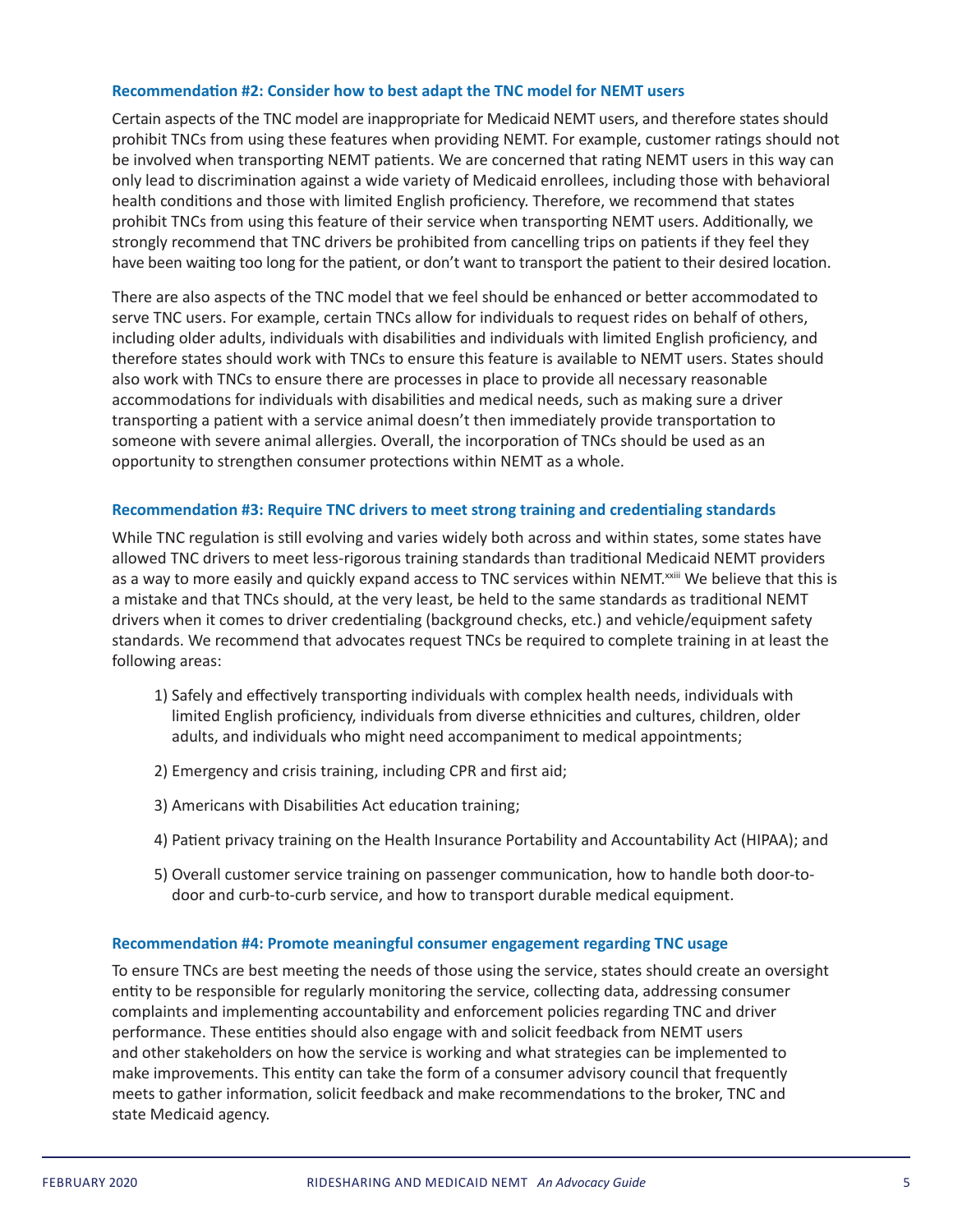#### **Recommendation #5: Improve oversight mechanisms at the state level**

In addition to creating more opportunities and processes for stakeholder engagement, and particularly engagement with NEMT users, the state oversight entity should continually monitor the performance of TNCs and their drivers. For example, the oversight entity should conduct its own review of whether all ridesharing drivers are properly trained and credentialed, and whether TNCs are continually and sufficiently adapting their models to accommodate NEMT users. This entity should also coordinate with and collect the feedback of the consumer advisory council mentioned in the above recommendation so that the user experience is factored into any decisions to impose penalties or corrective action plans. States should also require TNCs to provide them with comprehensive data about the trips they're providing to NEMT patients, so that states can independently assess the quality of the service, as well as track and address any consumer complaints made to the TNC. Overall, the goal of the oversight office should be to ensure that the state is only contracting with drivers that deliver high-quality services.

### **CONCLUSION**

There is potential for the integration of ridesharing companies into Medicaid NEMT programs to improve NEMT within states, by both expanding access to the service as well as improving the overall quality of the service and patient experience. However, if not implemented carefully, using TNCs has the potential to reduce the quality of the NEMT service, and particularly for those who need NEMT the most. Therefore, we hope this guide can help advocates raise some of the critical factors that state policymakers need to consider to ensure ridesharing within NEMT is effective and beneficial.

### ENDNOTES

- <sup>i</sup> "Nonemergency" is defined as a "situation that does not involve an immediate threat to the life or health of an individual." Centers for Medicare & Medicaid Services, *Medicaid Non-Emergency Transportation Booklet for Providers*, [https://www.cms.gov/medicare-medicaid-coordination/fraud](https://www.cms.gov/medicare-medicaid-coordination/fraud-prevention/medicaid-integrity-education/downloads/nemt-booklet.pdf)[prevention/medicaid-integrity-education/downloads/nemt-booklet.pdf](https://www.cms.gov/medicare-medicaid-coordination/fraud-prevention/medicaid-integrity-education/downloads/nemt-booklet.pdf)
- ii *Letter from the Congressional Black Caucus to Chairwoman Rosa L. DeLauro and Ranking Member Tom Cole of the House Committee on Appropriations*, February 15, 2019.
- iii MaryBeth Musumeci, Robin Rudowitz, *Medicaid Non-Emergency Medical Transportation: Overview of Key Issues in Medicaid Expansion Waivers*, Kaiser Family Foundation, February 2016, [https://www.kff.](https://www.kff.org/medicaid/issue-brief/medicaid-non-emergency-medical-transportation-overview-and-key-issues-in-medicaid-expansion-waivers/view/footnotes/#footnote-177328-15) [org/medicaid/issue-brief/medicaid-non-emergency-medical-transportation-overview-and-key-issues](https://www.kff.org/medicaid/issue-brief/medicaid-non-emergency-medical-transportation-overview-and-key-issues-in-medicaid-expansion-waivers/view/footnotes/#footnote-177328-15)[in-medicaid-expansion-waivers/view/footnotes/#footnote-177328-15](https://www.kff.org/medicaid/issue-brief/medicaid-non-emergency-medical-transportation-overview-and-key-issues-in-medicaid-expansion-waivers/view/footnotes/#footnote-177328-15)
- iv K.W. MacLeod, D.R. Ragland, T.R. Prohaska, C. Irmiter, W. Satariano, M.A. Leary; *Missed or Delayed Medical Care Appointments by Older Users of Nonemergency Medical Transportation Services*, University of California Berkeley, Safe Transportation Research and Education Center, [http://](http://escholarship.org/uc/item/1tm284cm) [escholarship.org/uc/item/1tm284cm](http://escholarship.org/uc/item/1tm284cm).
- <sup>v</sup> Medical Transportation Access Coalition, *The Value of Medicaid's Transportation Benefit Results of a Return on Investment Study*, [https://mtaccoalition.org/wp-content/uploads/2018/08/NEMT-ROI-Study-](https://mtaccoalition.org/wp-content/uploads/2018/08/NEMT-ROI-Study-Results-One-Pager.pdf)[Results-One-Pager.pdf](https://mtaccoalition.org/wp-content/uploads/2018/08/NEMT-ROI-Study-Results-One-Pager.pdf)
- vi Transit Cooperative Research Program, *Impact of the Affordable Care Act on Non-Emergency Medical Transportation: Assessment for Transit Agencies*, October 2014, [http://onlinepubs.trb.org/onlinepubs/](http://onlinepubs.trb.org/onlinepubs/tcrp/tcrp_rrd_109.pdf) [tcrp/tcrp\\_rrd\\_109.pdf](http://onlinepubs.trb.org/onlinepubs/tcrp/tcrp_rrd_109.pdf)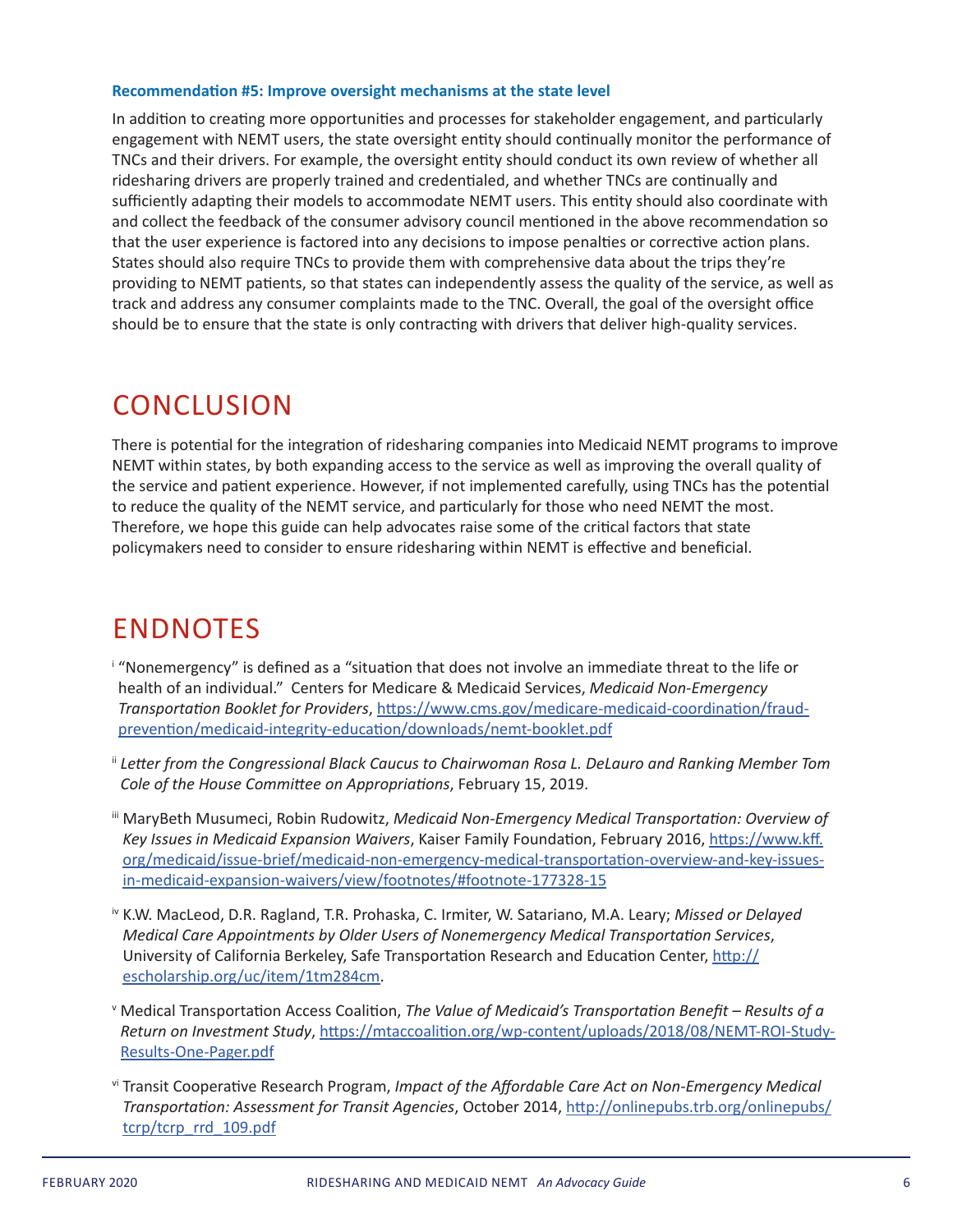vii See endnote 5

- viii The Stephen Group, *Volume II: Recommendations to the Arkansas Health Reform Task Force Re: Health Care Reform/Medicaid Consulting Services*, October 2015, [https://www.stephengroupinc.com/images/](https://www.stephengroupinc.com/images/engagements/Final-Report-Volume-II.pdf) [engagements/Final-Report-Volume-II.pdf](https://www.stephengroupinc.com/images/engagements/Final-Report-Volume-II.pdf)
- ix HealthyPeople.gov, *Healthy People 2020: Social Determinants of Health*, [https://www.healthypeople.](https://www.healthypeople.gov/2020/topics-objectives/topic/social-determinants-of-health) [gov/2020/topics-objectives/topic/social-determinants-of-health](https://www.healthypeople.gov/2020/topics-objectives/topic/social-determinants-of-health)
- <sup>x</sup> Community Catalyst, Justice in Aging, *Medicaid Non-Emergency Medical Transportation: An Overlooked Lifeline for Older Adults*, October 2016, [https://www.communitycatalyst.org/resources/publications/](https://www.communitycatalyst.org/resources/publications/document/Medicaid-Non-Emergency-Medical-Transportation_An-Overlooked-Lifeline-for....pdf?1478106742) [document/Medicaid-Non-Emergency-Medical-Transportation\\_An-Overlooked-Lifeline-for....](https://www.communitycatalyst.org/resources/publications/document/Medicaid-Non-Emergency-Medical-Transportation_An-Overlooked-Lifeline-for....pdf?1478106742) [pdf?1478106742](https://www.communitycatalyst.org/resources/publications/document/Medicaid-Non-Emergency-Medical-Transportation_An-Overlooked-Lifeline-for....pdf?1478106742). Medicaid and CHIP Payment and Access Commission (MACPAC), *Medicaid Coverage of Non-Emergency Medical Transportation*, May 2019, [https://www.macpac.gov/wp-content/](https://www.macpac.gov/wp-content/uploads/2019/05/Medicaid-Coverage-of-Non-Emergency-Medical-Transportation.pdf) [uploads/2019/05/Medicaid-Coverage-of-Non-Emergency-Medical-Transportation.pdf](https://www.macpac.gov/wp-content/uploads/2019/05/Medicaid-Coverage-of-Non-Emergency-Medical-Transportation.pdf)
- xi Andrew J. Hawkins, *Uber is driving patients to their doctors in a big grab for medical transit market*, TheVerge.com, March 1, 2018, [https://www.theverge.com/2018/3/1/17061862/uber-health-non](https://www.theverge.com/2018/3/1/17061862/uber-health-non-emergency-medical-transportation-hipaa)[emergency-medical-transportation-hipaa](https://www.theverge.com/2018/3/1/17061862/uber-health-non-emergency-medical-transportation-hipaa).
- xii Phil Galewitz, *Uber and Lyft Ride-Sharing Services Hitch Onto Medicai*d, Kaiser Health News, September 26, 2019,<https://khn.org/news/uber-and-lyft-hitch-onto-medicaid/>.
- xiii Florida House of Representatives Final Bill Analysis, HB 411 *Nonemergency Medical Transportation Services*, <https://www.flsenate.gov/Session/Bill/2019/411/Analyses/h0411z1.HMR.PDF>
- xiv Lyft Blog, *Millions of Medicaid Patients Now Have Access to Medical Transportation Through Lyft*, https://www.lyft.com/blog/posts/millions-of-medicaid-patients-now-have-access-to-medicaltransportation
- $\frac{1}{2}$  Brokers act as the administrative gatekeeper for NEMT service by coordinating rides between patients and transportation providers. *See Veyo, The Veyo Model: Ridesharing in NEMT: Lessons Learned in Arizona*, April 2019,<http://bit.ly/2QUFDWB>.
- xvi Bruce Japsen, *CVS and Walgreens Partner with Lyft to Get Blue Cross Patients to Pharmacies*, Forbes. com, March 14, 2018, [https://www.forbes.com/sites/brucejapsen/2018/03/14/cvs-and-walgreens](https://www.forbes.com/sites/brucejapsen/2018/03/14/cvs-and-walgreens-partner-with-lyft-to-get-blue-cross-patients-to-pharmacies/#4aac515f76c8)[partner-with-lyft-to-get-blue-cross-patients-to-pharmacies/#4aac515f76c8](https://www.forbes.com/sites/brucejapsen/2018/03/14/cvs-and-walgreens-partner-with-lyft-to-get-blue-cross-patients-to-pharmacies/#4aac515f76c8)
- xvii American Hospital Association, *2017 Webinar Series: Transportation and the Role of Hospitals*, November 2017, [http://www.hpoe.org/HPOE\\_Live\\_Webinars/11-17-17%20webinar%20slides.pdf](http://www.hpoe.org/HPOE_Live_Webinars/11-17-17%20webinar%20slides.pdf)
- xviii Brian Powers, Scott Rinefort, Sachin H.Jain, *Shifting Non-Emergency Medical Transportation to Lyft Improves Patient Experience and Lowers Costs*, Health Affairs, September 13, 2018, [https://www.](https://www.healthaffairs.org/do/10.1377/hblog20180907.685440/full/) [healthaffairs.org/do/10.1377/hblog20180907.685440/full/](https://www.healthaffairs.org/do/10.1377/hblog20180907.685440/full/)
- xix Biospace.com, *Blue Shield of California Debuts rideQ Medical Transportation Program with Lyft in Sacramento for Eligible Members Who Need Rides to Doctor's Appointments*, September 18, 2019, [https://www.biospace.com/article/releases/blue-shield-of-california-debuts-rideq-medical](https://www.biospace.com/article/releases/blue-shield-of-california-debuts-rideq-medical-transportation-program-with-lyft-in-sacramento-for-eligible-members-who-need-rides-to-doctor-s-appointments/)[transportation-program-with-lyft-in-sacramento-for-eligible-members-who-need-rides-to-doctor-s](https://www.biospace.com/article/releases/blue-shield-of-california-debuts-rideq-medical-transportation-program-with-lyft-in-sacramento-for-eligible-members-who-need-rides-to-doctor-s-appointments/)[appointments/](https://www.biospace.com/article/releases/blue-shield-of-california-debuts-rideq-medical-transportation-program-with-lyft-in-sacramento-for-eligible-members-who-need-rides-to-doctor-s-appointments/)
- xx Adam Ganuza, Rachel Davis, *Disruptive Innovation in Medicaid Non-Emergency Medical Transportation*, Center for Health Care Strategies, February 2017, [https://www.chcs.org/media/NEMT-Issue-](https://www.chcs.org/media/NEMT-Issue-Brief-022717.pdf)[Brief-022717.pdf](https://www.chcs.org/media/NEMT-Issue-Brief-022717.pdf)
- xxi Kaiser Health News, *Medical Transportation Provider Accused for Disserving L.A.'s Frail Patients*, U.S.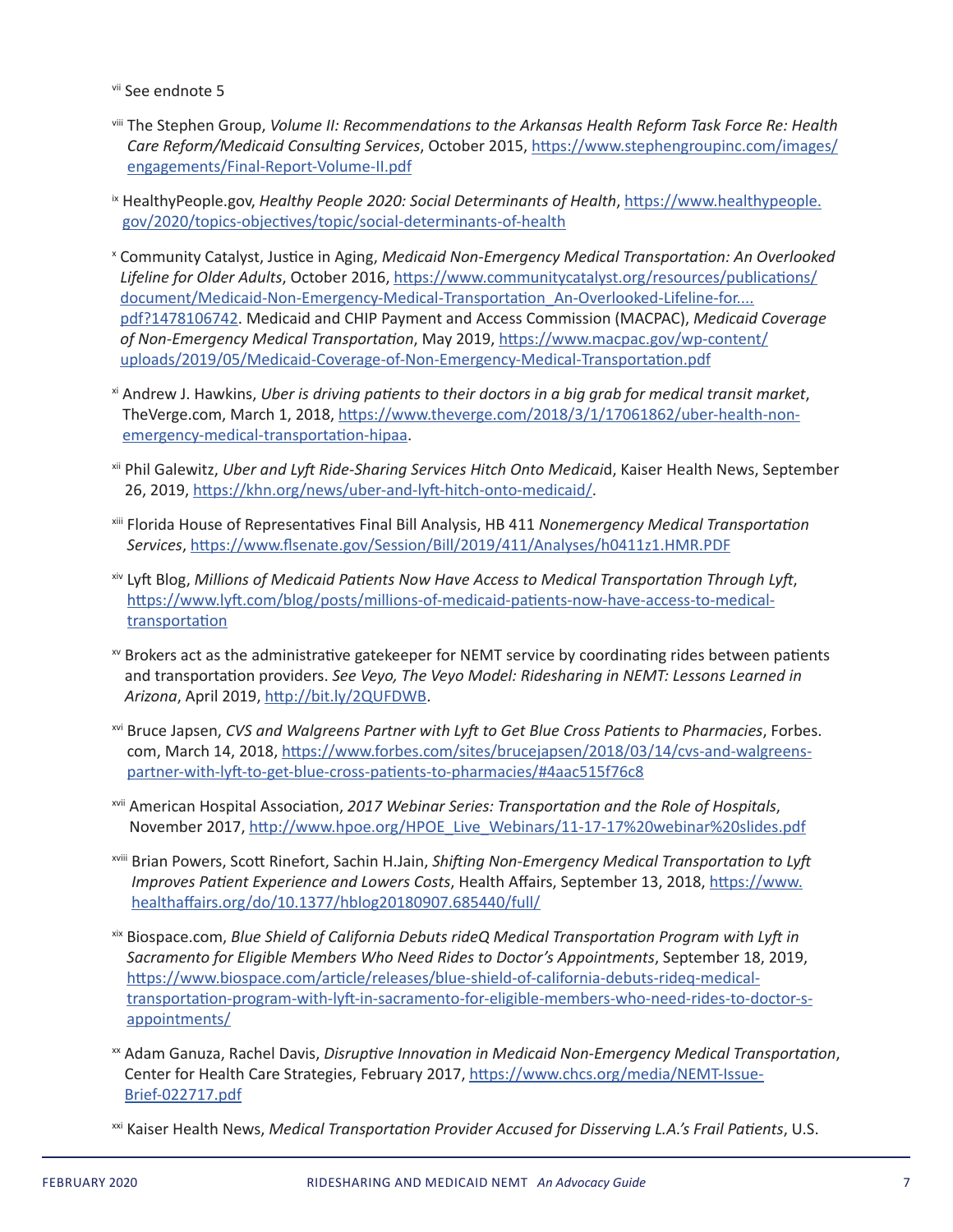News, July 17, 2017, [https://www.usnews.com/news/best-states/articles/2017-07-17/medical](https://www.usnews.com/news/best-states/articles/2017-07-17/medical-transportation-provider-accused-of-disserving-las-frail-patients)[transportation-provider-accused-of-disserving-las-frail-patients](https://www.usnews.com/news/best-states/articles/2017-07-17/medical-transportation-provider-accused-of-disserving-las-frail-patients). Josh Kovner, *Civil Rights Complaint Made Against Company that Provides Patients with Rides*, Hartford Courant, March 18, 2016, [https://](https://www.courant.com/news/connecticut/hc-children-logisticare--medicaid-0319-20160318-story.html) [www.courant.com/news/connecticut/hc-children-logisticare--medicaid-0319-20160318-story.html](https://www.courant.com/news/connecticut/hc-children-logisticare--medicaid-0319-20160318-story.html)

xxii Paula Span, *Older People Need Rides. Why Aren't They Using Uber and Lyft?* New York Times, August 16, 2019, <https://www.nytimes.com/2019/08/16/health/uber-lyft-elderly.html>

xxiii See endnote 12.